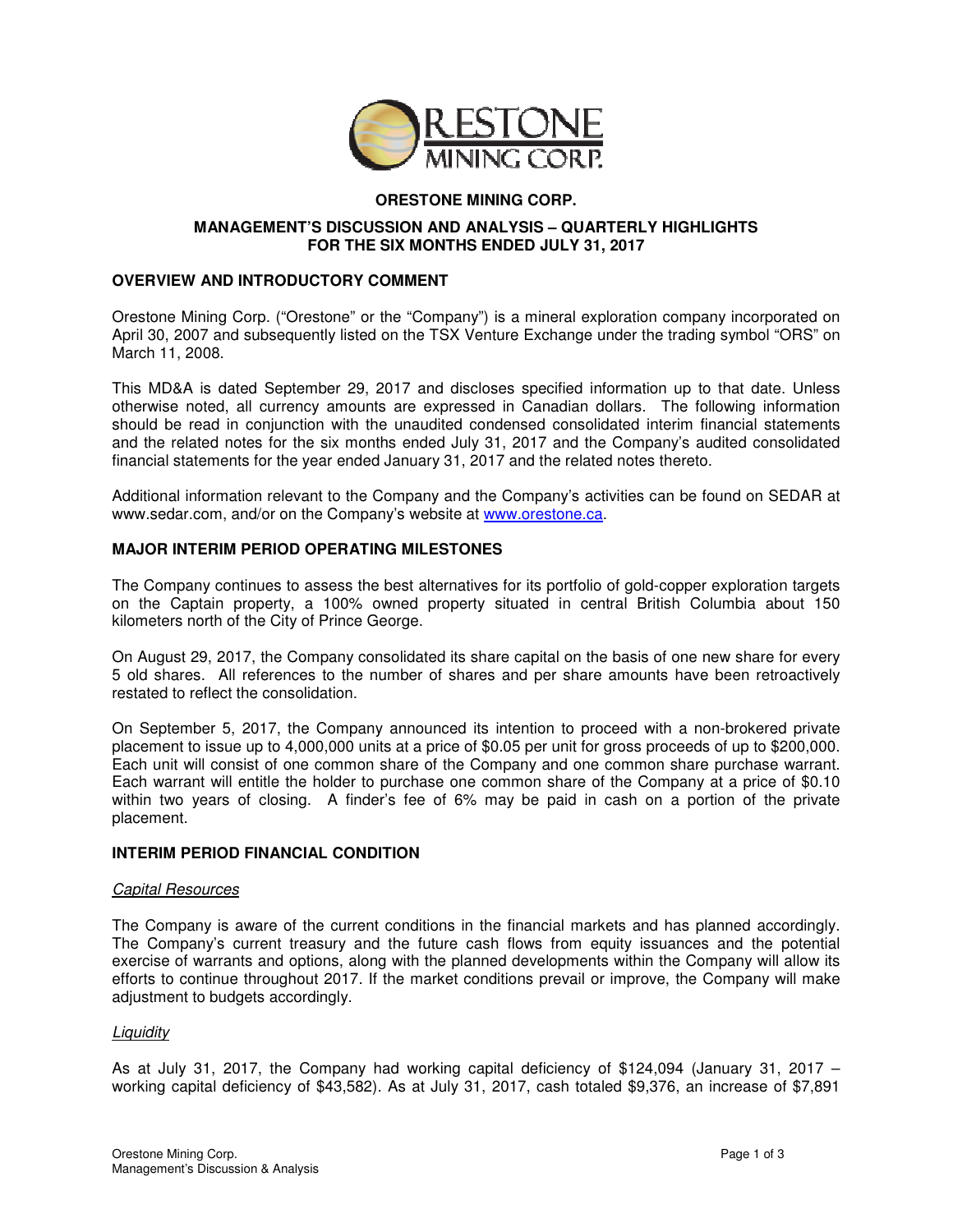

from \$1,485 as at January 31, 2017. The increase was due to \$48,269 loan from shareholders and offset by (a) operating activities of \$32,708 and (b) expenditures on mineral properties of \$7,670.

## **Operations**

### **For the three months ended July 31, 2017 compared with the three months ended July 31, 2016:**

The Company's general and administrative expenses amounted to \$42,647 (2016 - \$38,123), a slight increase of \$4,524. The change in the expenses was mainly due to increases in: (a) public relations of \$9,465 (2016 - \$329); and (b) professional fees of \$9,575 (2016 - \$5,089). All such increases were mainly because the Company increased the shareholders' awareness for its private placement. The increases were offset by decrease in filing fees of \$612 (2016 - \$2,683) and office, rent and miscellaneous of \$4,702 (2016 - \$10,064).

During the three months ended July 31, 2017, the Company reported a loss of \$42,544 (2016 – \$28,746), an increase of \$13,798. This is a result of the Company recognizing a gain on sale of marketable securities in 2016 for \$9,324 while in 2017, there was no such item.

#### **For the six months ended July 31, 2017 compared with the six months ended July 31, 2016:**

Excluding the non-cash depreciation of \$Nil (2016 - \$113), the Company's general and administrative expenses amounted to \$75,946 (2016 - \$79,516), a slight decrease of \$3,570. The change in the expenses was mainly due to increases in: (a) public relations of \$11,645 (2016 - \$681); and (b) professional fees of \$12,825 (2016 - \$8,339). All such increases were mainly because the Company increased the shareholders' awareness for its private placement. The increases were offset by decrease in filing fees of \$6,721 (2016 - \$8,176) and office, rent and miscellaneous of \$7,997 (2016 - \$22,557).

During the six months ended July 31, 2017, the Company reported a loss of \$75,843 (2016 – \$24,867), an increase of \$50,976. This is a result of the Company recognizing a gain on sale of marketable securities in 2016 for \$54,657 while in 2017, there was no such item.

## **SIGNIFICANT RELATED PARTY TRANSACTIONS**

During the quarter, there was no significant transaction between related parties.

#### **COMMITMENTS, EXPECTED OR UNEXPECTED, OR UNCERTAINTIES**

As of the date of the MD&A, the Company has no outstanding commitments.

Other than disclosed in this MD&A – Quarterly Highlights, the Company does not have any commitments, expected or unexpected, or uncertainties.

## **RISK FACTORS**

In our MD&A filed on SEDAR May 31, 2017 in connection with our annual financial statements (the "Annual MD&A"), we have set out our discussion of the risk factors which we believe are the most significant risks faced by Orestone. An adverse development in any one risk factor or any combination of risk factors could result in material adverse outcomes to the Company's undertakings and to the interests of stakeholders in the Company including its investors. Readers are cautioned to take into account the